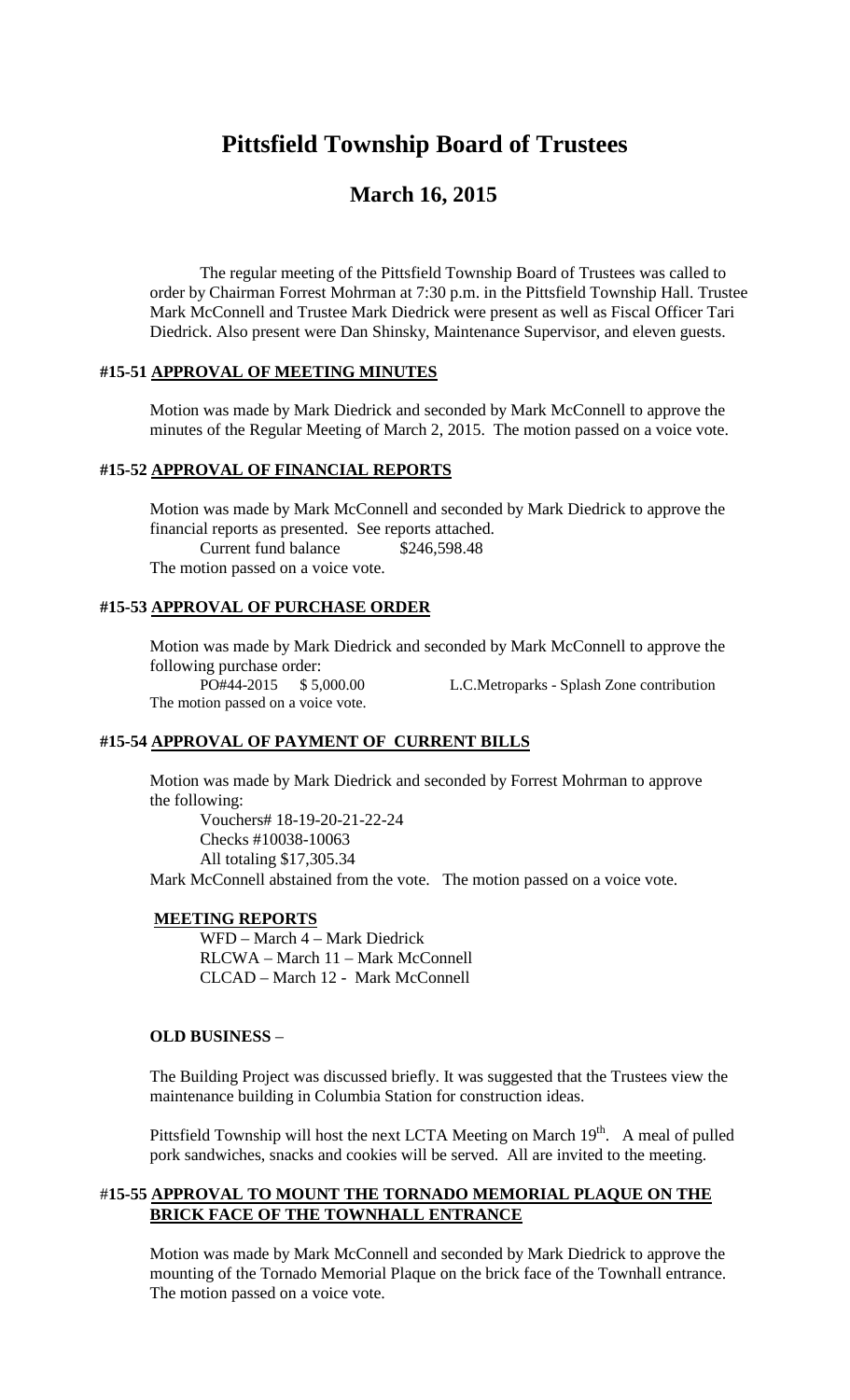#### **NEW BUSINESS –**

# **#15-56 APPROVAL OF AN INDEPENDENT CONTRACT WITH SANDY DIEDRICK FOR DATA ENTRY OF THE CEMETERY RECORDS FOR 2015 FOR THE ANNUAL AMOUNT OF \$300.00**

Motion was made by Mark McConnell and seconded by Forrest Mohrman to approve an independent contract with Sandy Diedrick for data entry services of the cemetery records for 2015 for the annual amount of \$300.00. Mark Diedrick abstained from the vote. The motion passed on a voice vote.

Mark McConnell explained that RLCWA is installing an extension of the pumping station from Kipton to Route 20. They will be putting in a water line on the south side of Route 20. Pittsfield Township would have the opportunity to install new fire hydrants along this line. There was a brief discussion of this option.

# **#15-57 APPROVAL TO ALLOCATE APPROXIMATELY \$4,000.00 IN FUNDS FOR THE PLACEMENT OF ONE NEW FIRE HYDRANT AT THE LOCATION OF CHOICE ON THE SOUTH SIDE OF ROUTE 20**

Motion was made by Mark McConnell and seconded by Mark Diedrick to approve the allocation of approximately \$4,000.00 in funds for the placement of one new fire hydrant at the location of choice on the south side of Route 20. The motion passed on a voice vote.

The annexation of the Lorain County Joint Vocational School into the City of Oberlin was discussed. This topic of debate has been discussed for many years by the City of Oberlin. There is a special meeting scheduled for next week with the LCJVS, a representative of Oberlin City, a representative of Pittsfield Township, and Prosecuting Attorney Gerald Innes. Forrest Mohrman will attend this meeting as Pittsfield's representative.

# **#15-58 APPROVAL TO PARTICIPATE IN PRIDE DAY ON MAY 16, 2015**

Motion was made by Mark McConnell and seconded by Mark Diedrick to approve the participation by Pittsfield Township in the county-wide Pride Day on May 16, 2015. The motion passed on a voice vote.

# **#15-59 APPROVAL TO HAVE BOY SCOUT TROUP #414 DO TRASH PICK-UP ALONG TOWNSHIP ROADSIDES FOR A DONATION OF \$500.00 FROM THE TOWNSHIP**

Motion was made by Mark McConnell and seconded by Mark Diedrick to approve the project by Boy Scout Troup #414 to pick-up trash along Pittsfield Township roadsides and the Township would make a donation of \$500.00 to the Boy Scout Troup. The motion passed on a voice vote.

#### **ROAD & MAINTENANCE REPORT –**

Dan Shinsky reported that he has been doing minor maintenance work on Township equipment. The "Road Closed" signs are ready in the event of township flooding.

# **#15-60 APPROVAL OF A PURCHASE ORDER IN THE AMOUNT OF \$445.50 TO MTC HORTICULTURAL SERVICES FOR DRIVEWAY STONE**

Motion was made by Mark Diedrick and seconded by Mark McConnell to approve a purchase order in the amount of \$445.50 to MTC Horticultural Services for driveway stone. The motion passed on a voice vote.